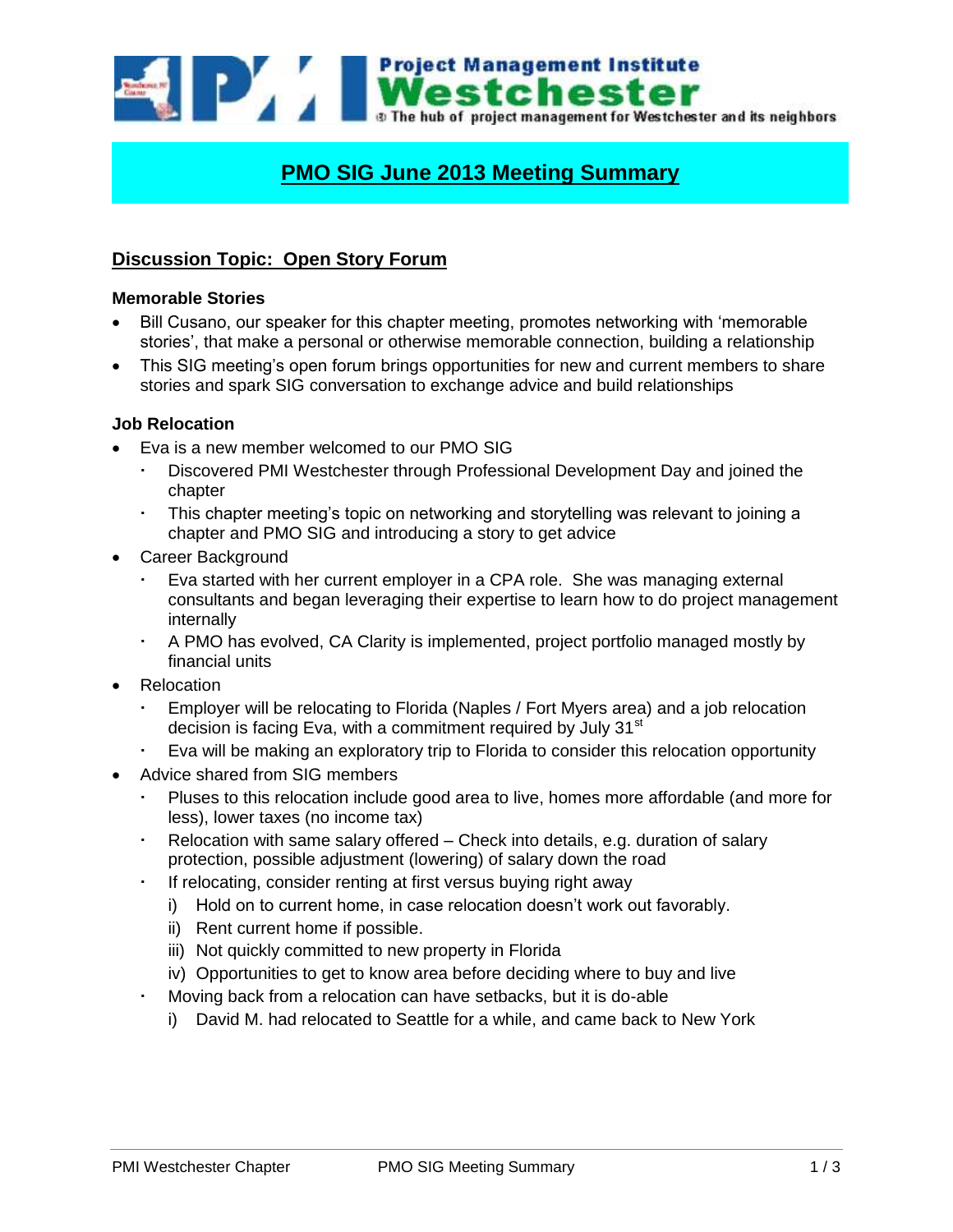

#### **Home Computer Networking**

- SIG members shared practices for sharing and protecting information on home computers
- Richard has a home PC running as server, connected to central disk storage array
	- PC need not be new and powerful; only Windows OS installed, data is kept on external disk array
	- Recommend Addtronics for external disk storage, RAID protected, expandable
	- Data sharing and security accomplished with shared folders for common use among family, and separate folders protected and managed via Windows Shares
	- Everything is backed up to the server storage array from every family PC. Therefore all data has a copy kept on storage array.
	- Family knows that in emergency, the data storage unit should be taken.
- Information backups
	- Most SIG members take backups, but they are usually kept at home
	- Cloud storage alternatives
		- i) Cost and data security are concerns
	- Partner backup storage A friend or relative keeps a copy of your backups, you keep a copy of his/hers
		- i) Trust implied

#### **Brainstorming: Topics for next meeting season**

- Home Networking (interest in more from this meeting discussion)
- Security and Data Management (interest in more from this meeting discussion)
- Active Directory
- BYOD Using your iPhone, iPad, etc. at work

#### **Summer Hiatus**

- PMI Westchester chapter summer hiatus begins, with no chapter meetings for July and August.
- Have a good summer!

### **Next Meeting**

Next meeting is in September. Topic: TBD

### **PMO SIG Discussion Topics to Consider**

- 1. PMO Practice
	- a. PMO Resources Templates, Websites, etc.
- $\sqrt{\phantom{a}}$  b. PMO Best Practices to support learning and process improvement within project teams
- $\sqrt{ }$  c. Coordination to roll out Agile in your organization
	- d. PMO Governance and Portfolios
	- 2. PMO Promotion
		- a. Looking at the PMO from the Outside
		- b. PMO Promotion in the Academic World